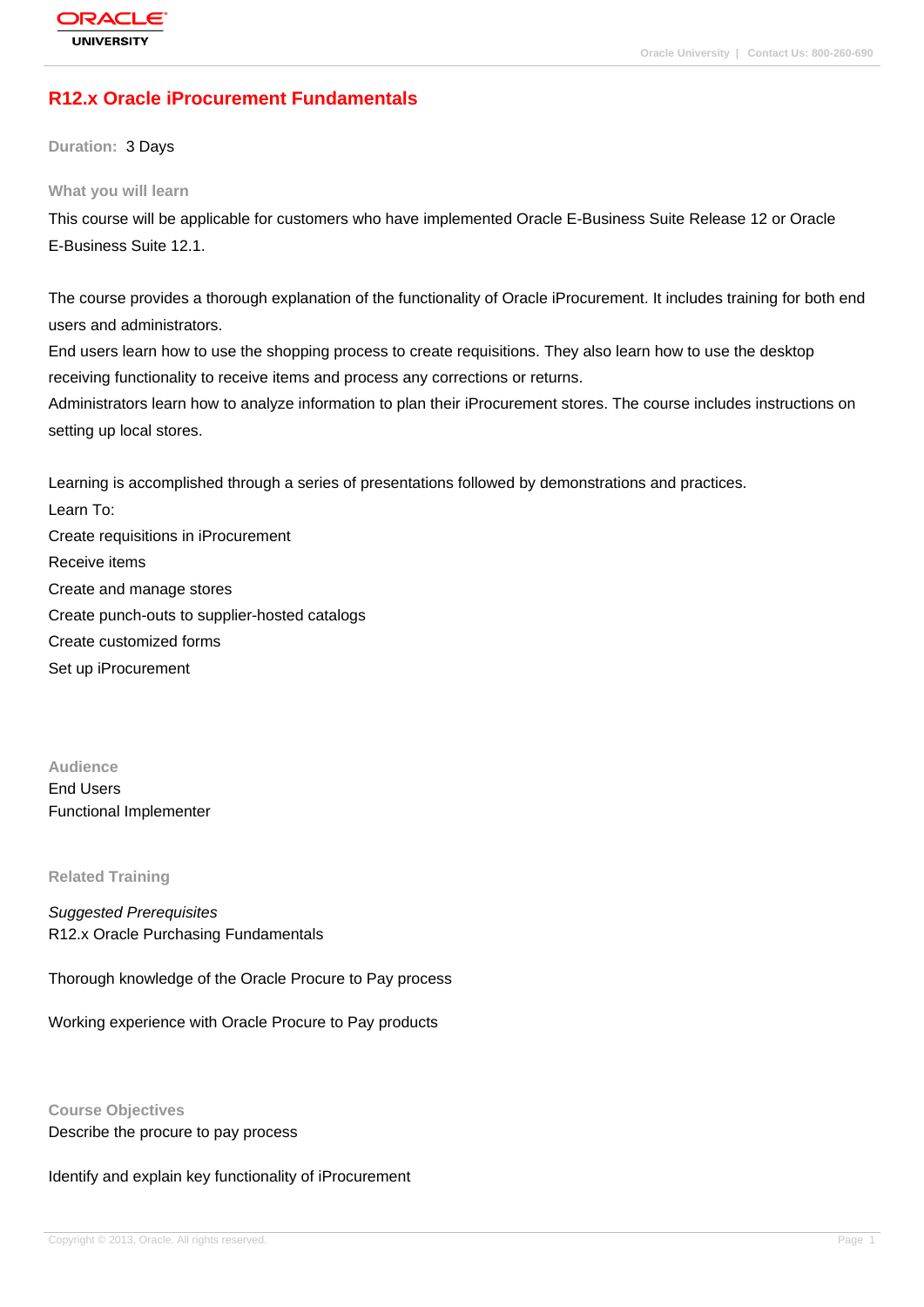Manage catalogs and stores

Describe the requisition process using iProcurement

Identify key setup steps

#### **Course Topics**

#### **Oracle Procure to Pay Process**

Understanding Procure to Pay Lifecycle Understanding Oracle Procure to Pay Process Understanding Requisitions Understanding Purchase Orders Receiving Invoicing Understanding Oracle Application Integration

## **Understanding Oracle iProcurement**

Oracle Advanced Procurement Key Procurement Capabilities E-Business Suite Integration Procurement Suite Integration Key Functionality of Oracle iProcurement Oracle iProcurement Content Management Approval and Document Creation Oracle iProcurement Shopping Data Flow

## **Managing Oracle iProcurement**

Identifying Sources for Item Information Identifying Types of Stores Creating and Managing iProcurement Stores Uploading Item Information using text and XML-Based Spreadsheets Creating and Managing Item Descriptions Creating Catalog Hierarchies Uploading Categories and Descriptors

## **Managing Oracle iProcurement Requisitions**

Shopping Flow in Oracle iProcurement Document Routing Using Internally Sourced Requisitions Copying, Canceling, and Changing Requisitions Automated Document Management Using P-Cards in Oracle iProcurement Accounting Considerations for Oracle iProcurement Personalizing the Home Page

## **Using iProcurement Receiving**

Oracle iProcurement Receiving Process Processing Returns and Corrections Receiving Orders